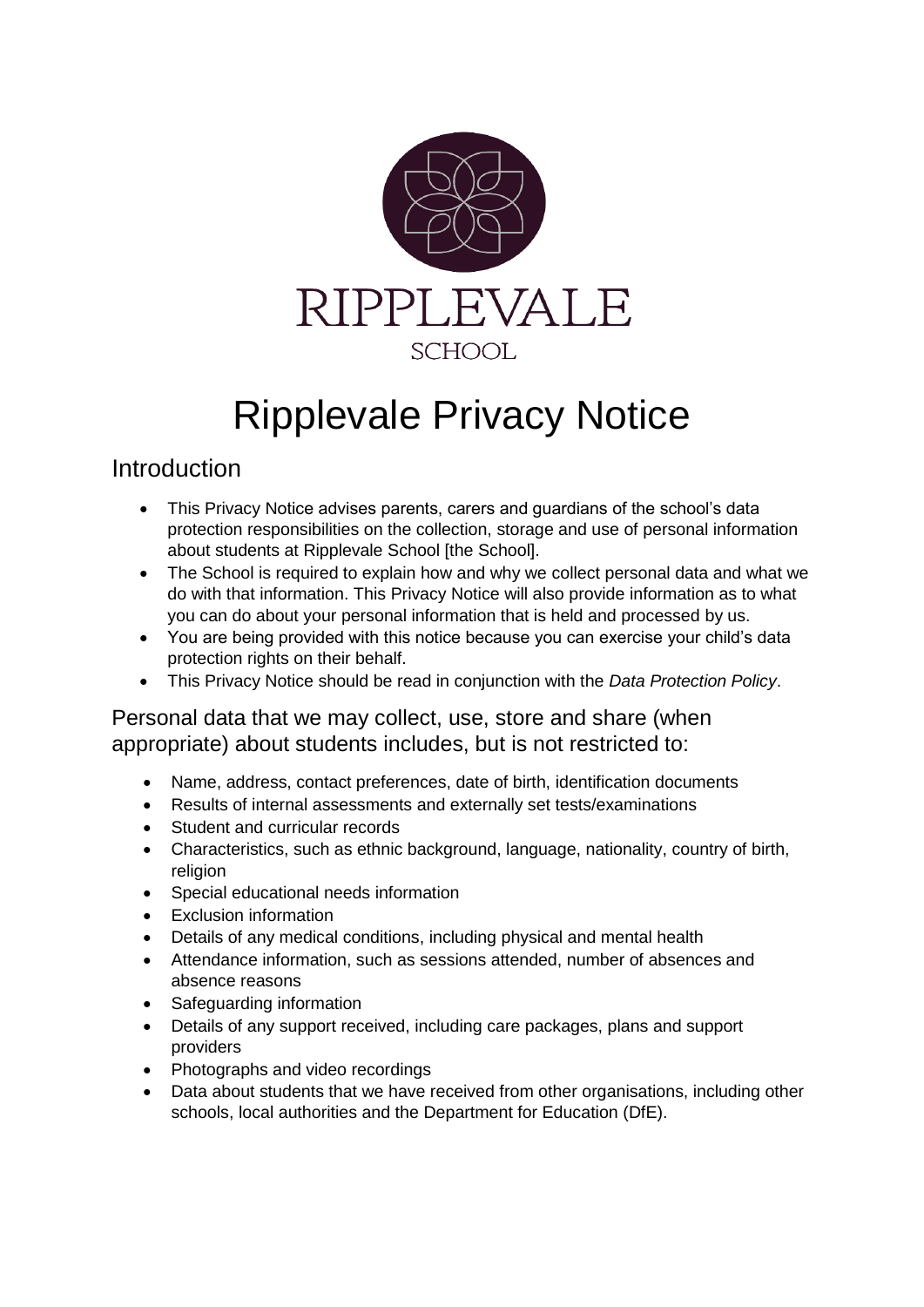## Why we keep and use this information

- Supporting student learning
- Monitoring and reporting on student progress
- Providing appropriate pastoral care
- Protecting student welfare
- Assessing the quality of our services
- Administering the admissions process
- Complying with the law regarding data sharing

#### Collecting information

Whilst the majority of student information you provide to us is mandatory, some of it is provided to us on a voluntary basis. In order to comply with the UK General Data Protection Regulation (UK GDPR), we will inform you whether you are required to provide certain student information to us or if you have a choice in this.

We obtain personal data in a variety of ways. Some of the information comes from the admissions forms and acceptance forms which you supply to us. This can contain information about you as well as your child and the same principles contained in this notice apply regarding your personal data. We also receive information about students from other schools and agencies, such as healthcare professionals. Data is also obtained from your child, their teachers and other students.

#### How long we store this data

Ripplevale School complies with the Data protection Act of 2018 and UK GDPR by storing and processing all personal data securely and safely.

We keep personal information about students while they are attending our school. We may also keep it beyond their attendance at our school if this is necessary to comply with our legal obligations.

#### Data sharing

We do not share information about our students with anyone without consent unless the law and our policies allow us to do so.

Where it is legally required, or necessary (and it complies with data protection law) we may share personal information about students with:

- Our Local Authority (LA) to meet our legal obligations to share certain information, such as safeguarding concerns, attendance, admissions, exclusions. The school's LA is Kent County Council
- The Department for Education (DfE) to meet our legal obligations to share certain information, such as school census, attendance
- Appropriate members of staff we need to tell them if your child has specific medical needs or when they might need extra help with some tasks
- Schools that students attend after leaving us we may need to pass on information which they need to look after your child, e.g. how well your child has behaved at other schools and their test results
- External examination boards entry information is shared in order for the awarding body to process results